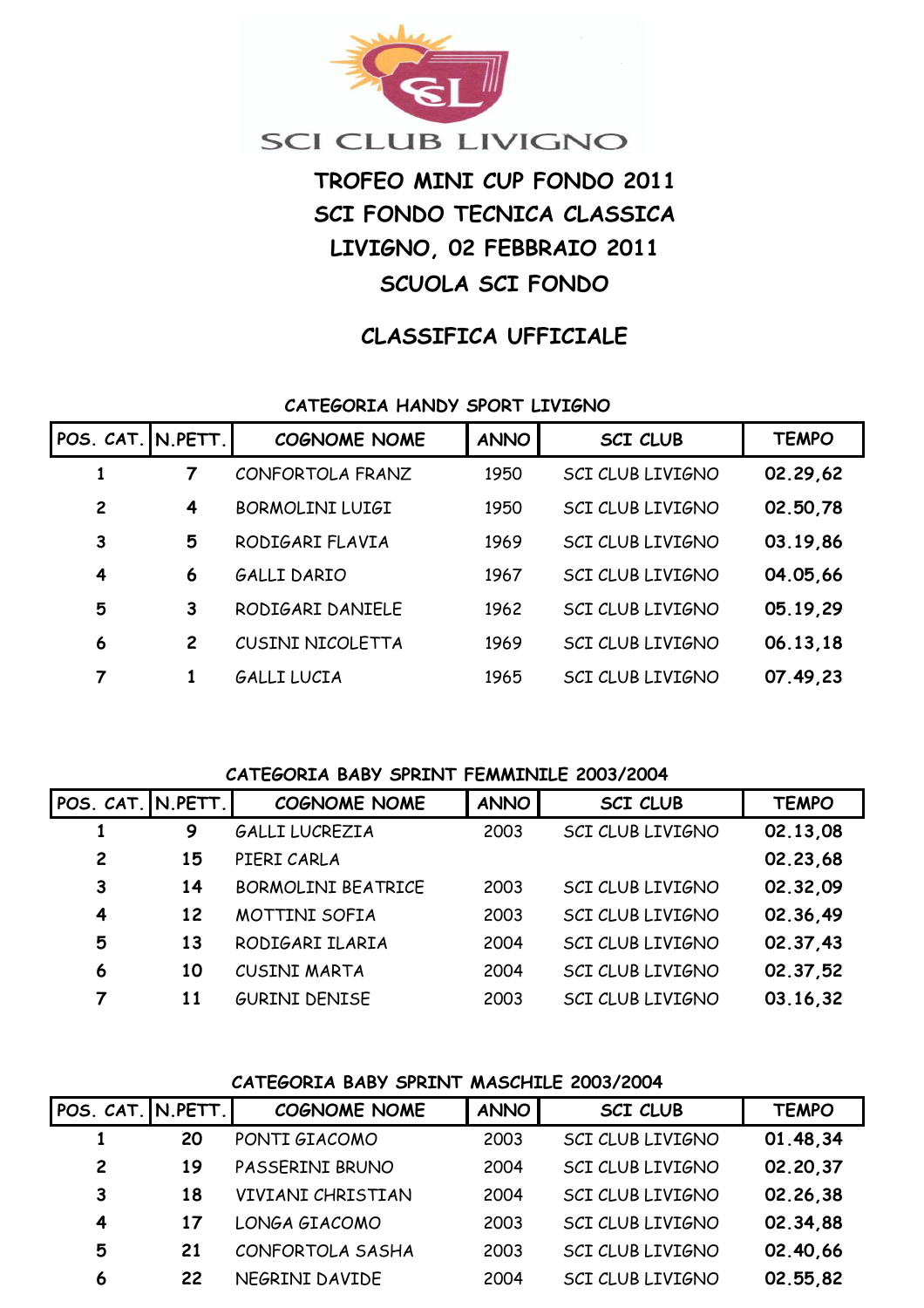| POS. CAT. N.PETT. |    | <b>COGNOME NOME</b>    | <b>ANNO</b> | <b>SCI CLUB</b>         | <b>TEMPO</b> |
|-------------------|----|------------------------|-------------|-------------------------|--------------|
|                   | 29 | <b>BORMOLINI PETRA</b> | 2001        | SCI CLUB LIVIGNO        | 03.04.59     |
| $\overline{c}$    | 25 | ROCCA KATERINA         | 2002        | SCI CLUB LIVIGNO        | 03.13,89     |
| 3                 | 28 | SILVESTRI VERONICA     | 2002        | SCI CLUB LIVIGNO        | 03.17,21     |
| 4                 | 27 | SILVESTRI ALESSIA      | 2002        | <b>SCI CLUB LIVIGNO</b> | 03.37,90     |
| 5                 | 26 | <b>SENSOLI EMMA</b>    | 2002        | SCI CLUB LIVIGNO        | 03.53,44     |
| 6                 | 31 | PRADELLA BENEDETTA     |             |                         | 04.12.4      |
|                   | 30 | GALLI LUDOVICA         | 2001        | <b>SCI CLUB LIVIGNO</b> | N.P.         |

### **CATEGORIA BABY MASCHILE 2001/2002**

| POS. CAT. N.PETT. |    | <b>COGNOME NOME</b>      | <b>ANNO</b> | <b>SCI CLUB</b>  | <b>TEMPO</b> |
|-------------------|----|--------------------------|-------------|------------------|--------------|
|                   | 35 | CUSINI NICOLO'           | 2001        | SCI CLUB LIVIGNO | 02.43,23     |
| $\mathbf{2}$      | 36 | SILVESTRI RUDY           |             |                  | 03.11,61     |
| 3                 | 33 | LONGA TOMMASO            | 2002        | SCI CLUB LIVIGNO | 03.20.19     |
| 4                 | 34 | <b>BORMOLINI MICHELE</b> | 2001        | SCI CLUB LIVIGNO | 03.22,71     |

### **CATEGORIA CUCCIOLI FEMMINILE 1999/2000**

| POS. CAT. N.PETT. |    | <b>COGNOME NOME</b>  | <b>ANNO</b> | <b>SCI CLUB</b>  | <b>TEMPO</b> |
|-------------------|----|----------------------|-------------|------------------|--------------|
|                   | 41 | SILVESTRI ELISA      | 2000        | SCI CLUB LIVIGNO | 09.14,53     |
| $\mathbf{2}$      | 40 | MURGIA FEDERICA      | 1999        | SCI CLUB LIVIGNO | 10.24,87     |
| 3                 | 39 | CUSINI SILVIA        | 1999        | SCI CLUB LIVIGNO | 10.40,93     |
| 4                 | 38 | <b>GURINI NICOLE</b> | 2000        | SCI CLUB LIVIGNO | 12.13.39     |

## **CATEGORIA CUCCIOLI MASCHILE 1999/2000**

| POS. CAT. N.PETT. |    | <b>COGNOME NOME</b>    | <b>ANNO</b> | <b>SCI CLUB</b>  | <b>TEMPO</b> |
|-------------------|----|------------------------|-------------|------------------|--------------|
|                   | 44 | PILLER JACOPO          | 1999        | SCI CLUB LIVIGNO | 07.37,55     |
| $\overline{c}$    | 49 | SILVESTRI FILIPPO      | 2000        | SCI CLUB LIVIGNO | 08.20,87     |
| 3                 | 48 | <b>MOTTINI PIETRO</b>  | 2000        | SCI CLUB LIVIGNO | 08.32,70     |
| 4                 | 46 | <b>CUSINI THOMAS</b>   | 2000        | SCI CLUB LIVIGNO | 08.45,37     |
| 5                 | 50 | <b>BORMOLINI JAKOB</b> | 2000        | SCI CLUB LIVIGNO | 08.58,35     |
| 6                 | 45 | <b>GALLI LUCA</b>      | 2000        | SCI CLUB LIVIGNO | 09.27,46     |
| 7                 | 47 | <b>GRASSO MATTEO</b>   | 1999        | SCI CLUB LIVIGNO | 10.02,53     |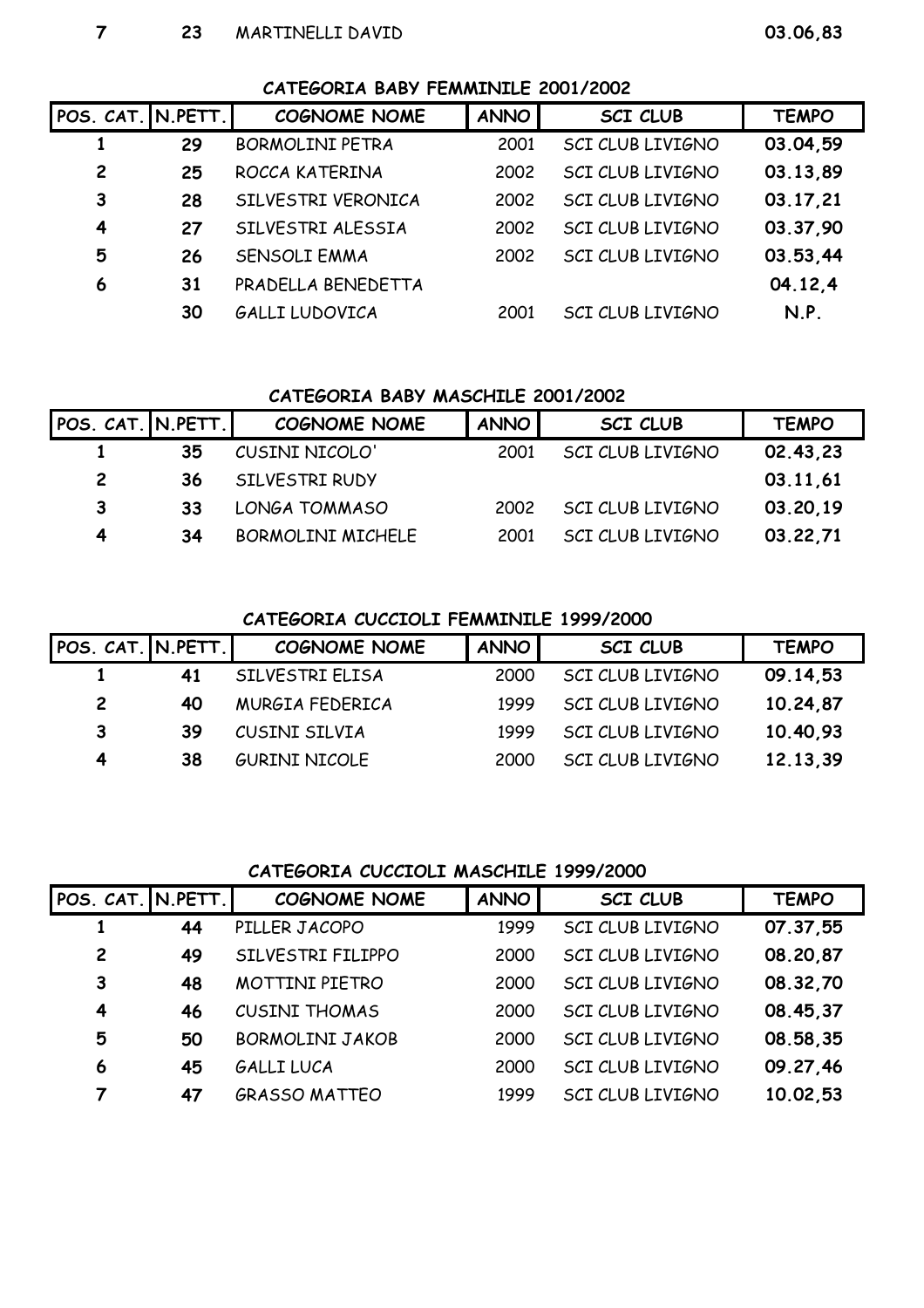## **CATEGORIA RAGAZZI FEMMINILE 1997/1998**

| POS. CAT. N.PETT. |    | <b>COGNOME NOME</b> | <b>ANNO</b> | <b>SCI CLUB</b>         | <b>TEMPO</b> |
|-------------------|----|---------------------|-------------|-------------------------|--------------|
|                   | 55 | CONFORTOLA CONSUELO | 1997        | <b>SCI CLUB LIVIGNO</b> | 07.38,68     |
| $\overline{2}$    | 58 | ZINI MICHELA        | 1998        | <b>SCI CLUB LIVIGNO</b> | 07.50.57     |
| 3                 | 57 | CUSINI VALENTINA    | 1998        | SCI CLUB LIVIGNO        | 07.54,81     |
| 4                 | 56 | CUSINI CLARISSA     | 1998        | SCI CLUB LIVIGNO        | 08.22.48     |
| 5                 | 54 | CUSINI DEBORA       | 1998        | <b>SCI CLUB LIVIGNO</b> | 08.26,08     |
|                   | 59 | ZINI VITTORIA       | 1998        | SCI CLUB LIVIGNO        | N.P.         |
|                   | 60 | LAZZERI ANNALISA    | 1998        | <b>SCI CLUB LIVIGNO</b> | N.P.         |

## **CATEGORIA RAGAZZI MASCHILE 1997/1998**

| POS. CAT. N.PETT. |    | <b>COGNOME NOME</b>    | <b>ANNO</b> | <b>SCI CLUB</b>         | <b>TEMPO</b> |
|-------------------|----|------------------------|-------------|-------------------------|--------------|
|                   | 67 | CONFORTOLA JURI        | 1997        | SCI CLUB LIVIGNO        | 06.48,41     |
| $\overline{c}$    | 66 | PONTI TOMMASO          | 1997        | SCI CLUB LIVIGNO        | 06.51,98     |
| 3                 | 69 | CANTONI NICOLO'        | 1997        | <b>SCI CLUB LIVIGNO</b> | 07.33,33     |
| 4                 | 70 | <b>GURINI RUDY</b>     | 1998        | SCI CLUB LIVIGNO        | 07.36,31     |
| 5                 | 68 | CUSINI DILAN           | 1998        | SCI CLUB LIVIGNO        | 08.06,29     |
|                   | 64 | <b>BORMOLINI LUIGI</b> | 1998        | SCI CLUB LIVIGNO        | N.P.         |
|                   | 65 | <b>GALLI OLIVIERO</b>  | 1998        | SCI CLUB LIVIGNO        | N.P.         |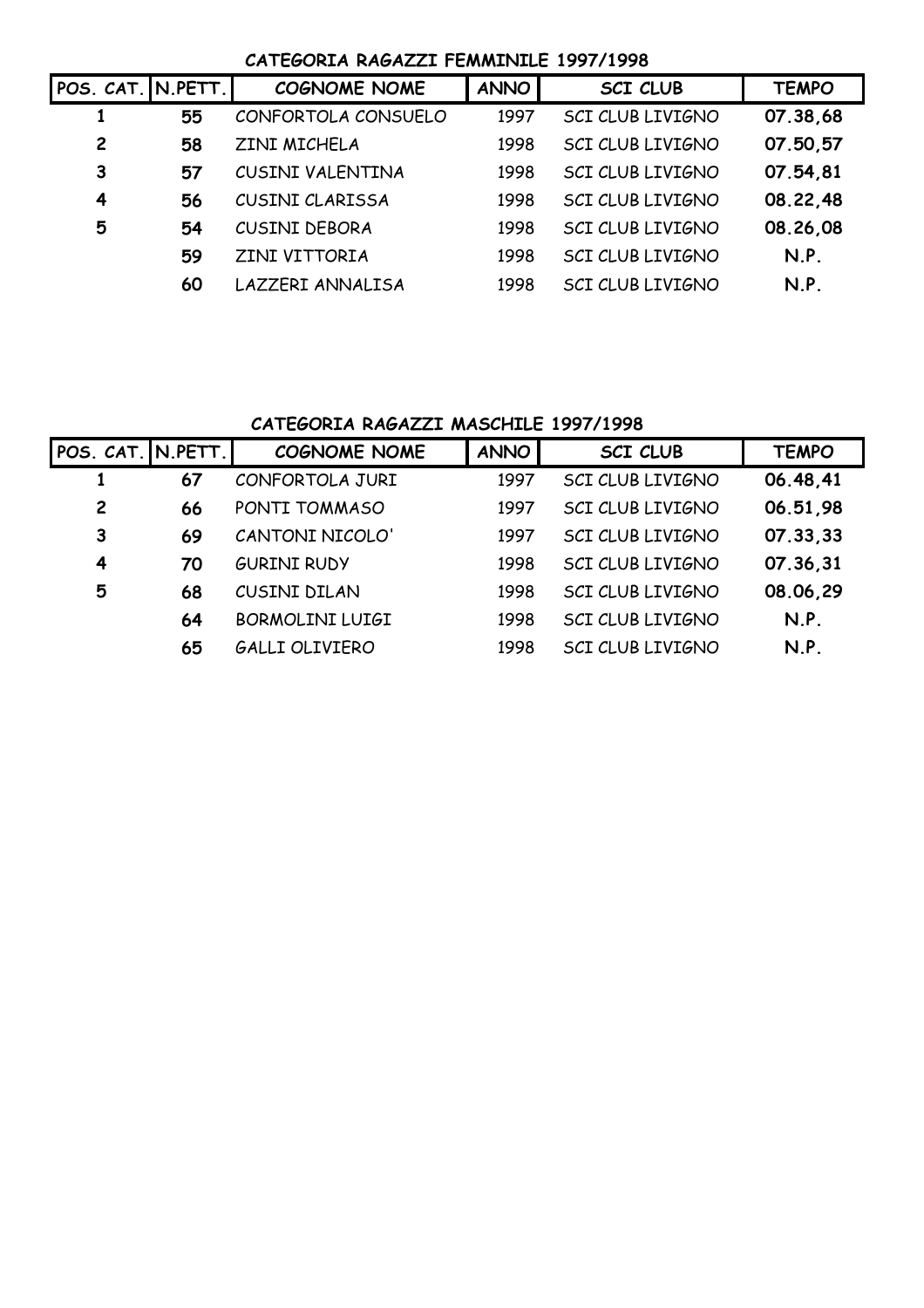| <b>PUNTI</b> |
|--------------|
| 100          |
| 80           |
| 60           |
| 50           |
| 45           |
| 40           |
| 36           |

| <b>PUNTI</b> |
|--------------|
| 100          |
| 80           |
| 60           |
| 50           |
| 45           |
| 40           |
| 36           |

| <b>PUNTI</b> |
|--------------|
| 100          |
| 80           |
| 60           |
| 50           |
| 45           |
| 40           |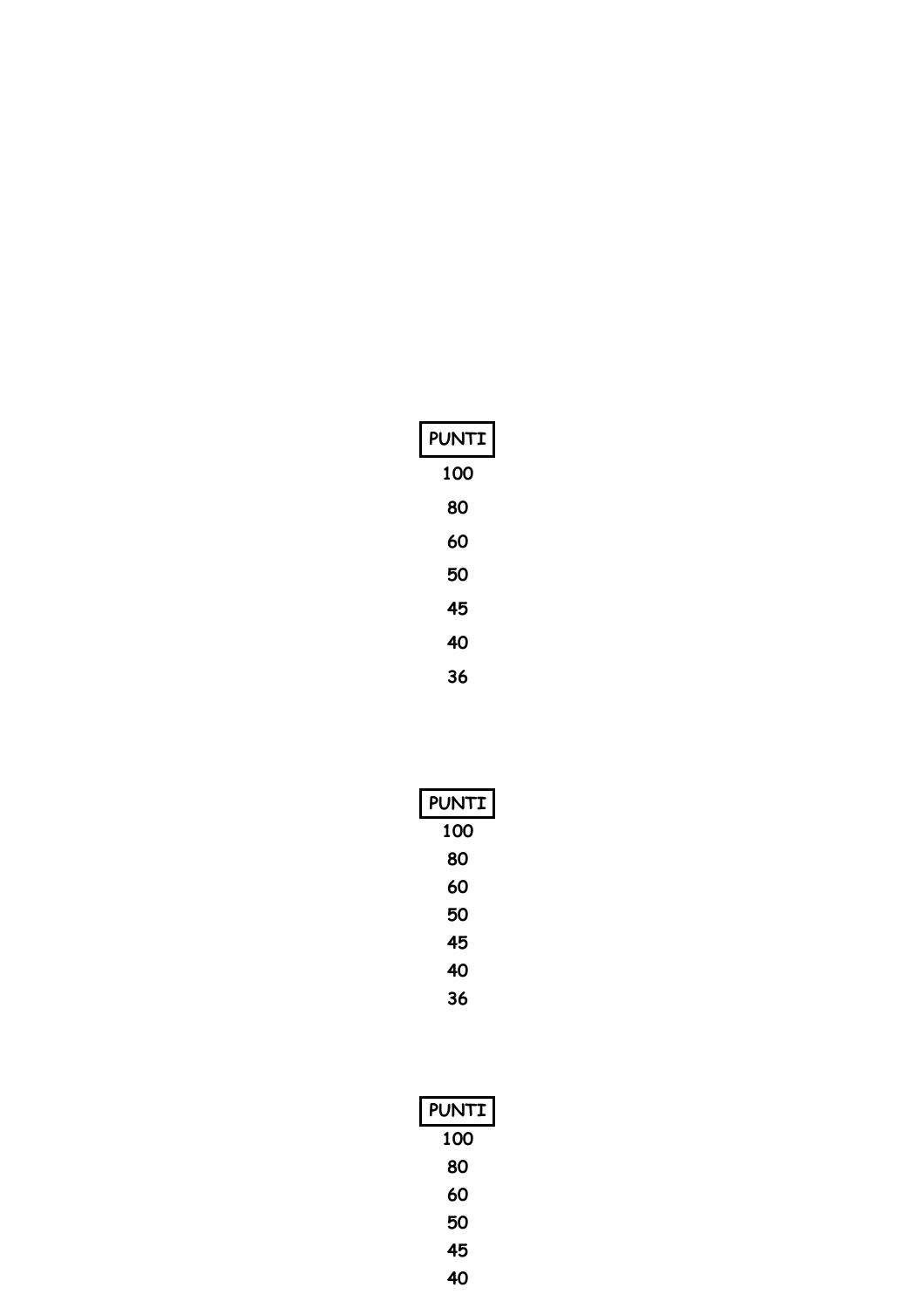| <b>PUNTI</b> |
|--------------|
| 100          |
| 80           |
| 60           |
| 50           |
| 45           |
| 40           |

| <b>PUNTI</b> |
|--------------|
| 100          |
| 80           |
| 60           |
| 50           |

| <b>PUNTI</b> |
|--------------|
| 100          |
| 80           |
| 60           |
| 50           |

| <b>PUNTI</b> |
|--------------|
| 100          |
| 80           |
| 60           |
| 50           |
| 45           |
| 40           |
| 36           |